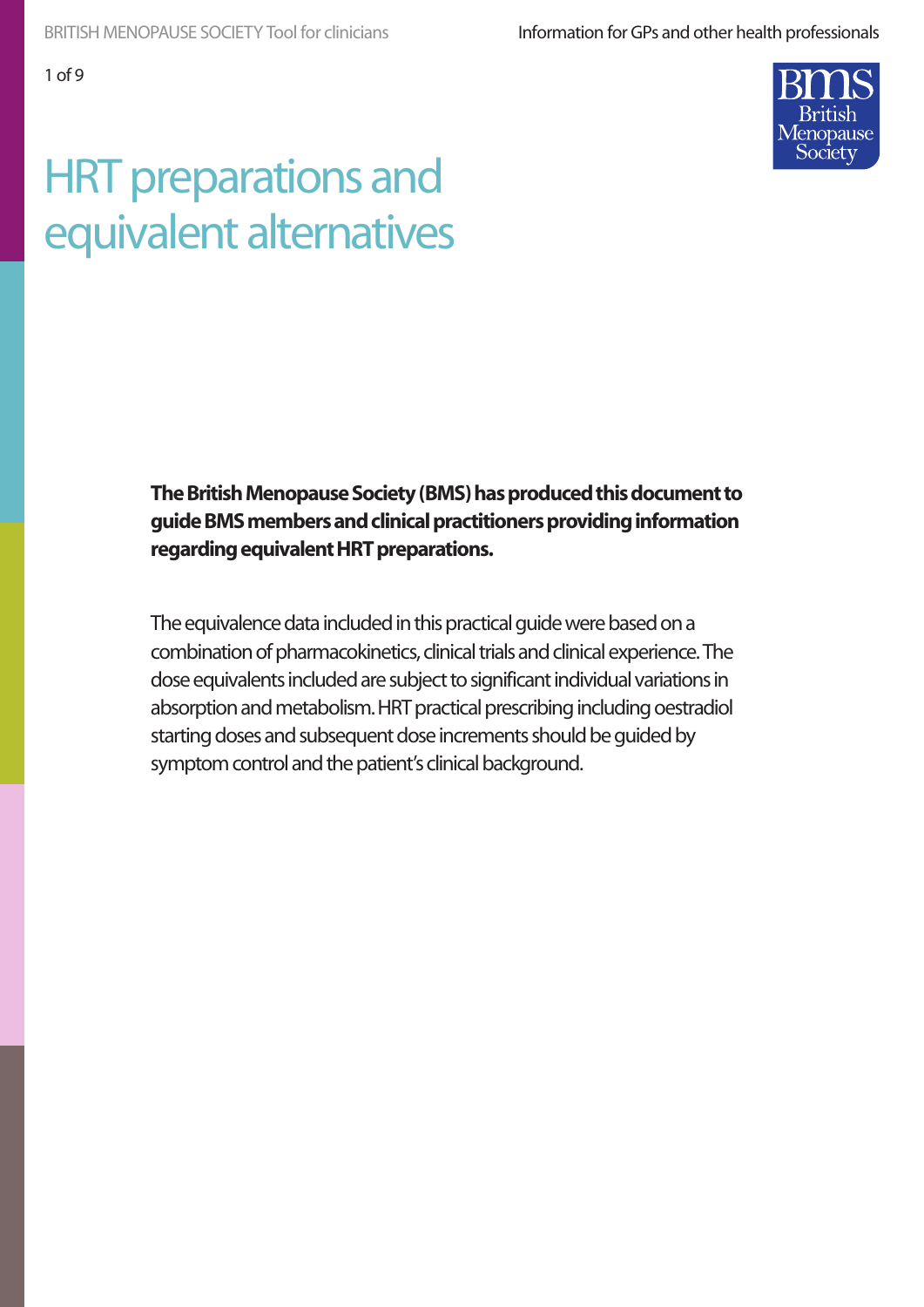# **1. Women taking sequential HRT preparations with transdermal oestradiol can consider the following options below:**



# **Evorel Sequi patches**

Provides transdermal oestradiol with sequential progestogen (norethisterone)

Alternatively, women can consider transdermal oestrogen delivery with an alternative progestogen by taking oestrogen and progestogen separately:

#### **Oestrogen:**

- **Evorel 50 patches**
- **Estradot 50 patches**
- **Estraderm 50 patches**
- **Femseven mono 50 patches**
- **Progynova TS 50 patches**

Or an oestradiol gel preparation such as Oestrogel or Sandrena: **Oestrogel one measure twice a day would be equivalent to the oestrogen dose in Evorel Sequi**

Or **Sandrena 1mg sachet a day would be equivalent to the oestrogen dose in Evorel Sequi**

Or **oestradiol spray Lenzetto three sprays (40 mcgm) would be equivalent to the oestrogen dose in Evorel Sequi**

#### **Progestogen:**

**Micronised Progesterone: Utrogestan 200mg orally for 12 days a month at night (cyclical)**

Or **Provera 10mg orally for 12 days a month**

- Or **Norethisterone 5mg orally for 12 days a month**
- Or **Mirena IUS**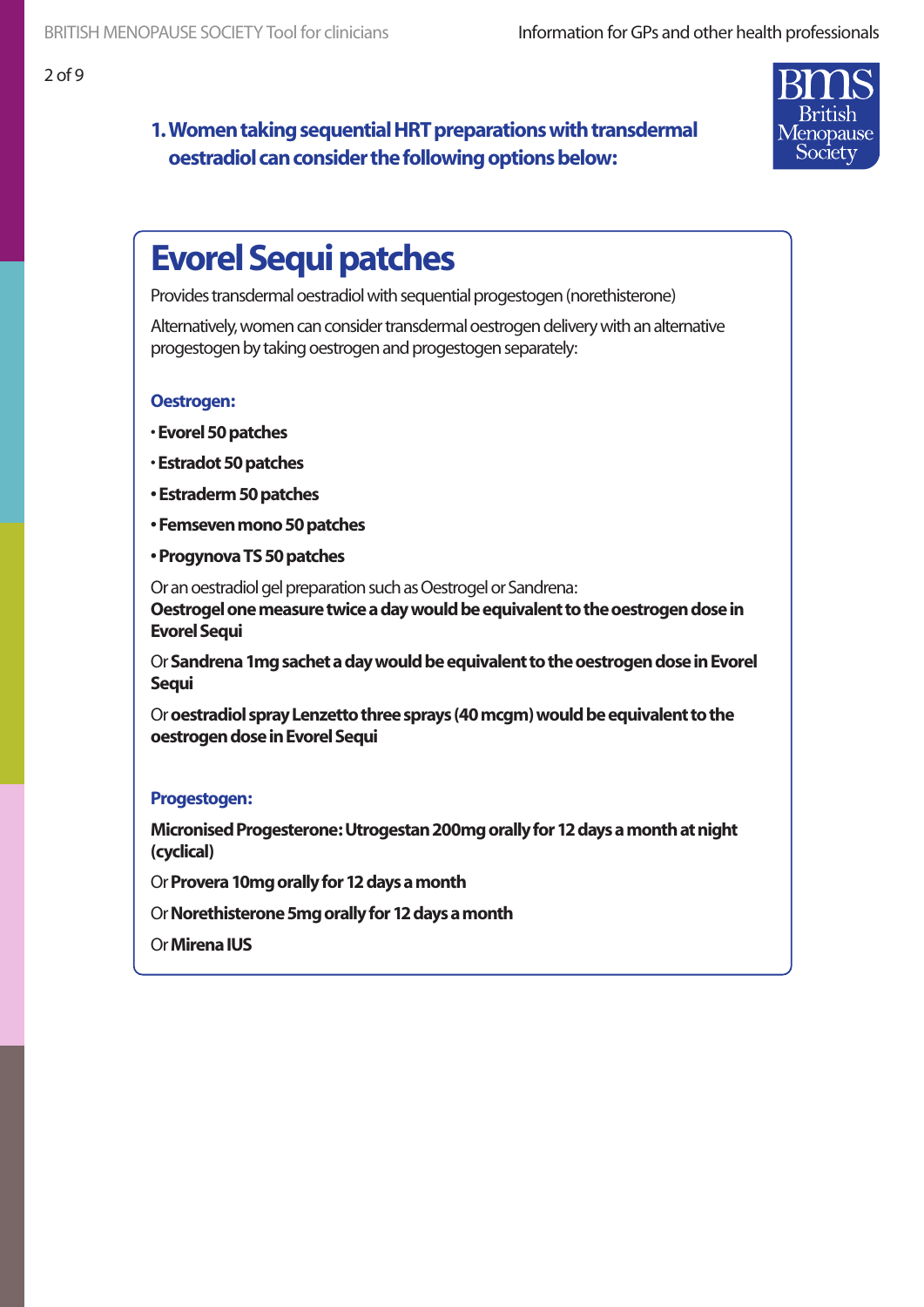# opause Society

# **2. Women taking continuous combined HRT preparations with transdermal oestradiol can consider the following options below:**

# **Evorel Conti patches**

**Evorel Conti patches: Transdermal oestradiol with continuous progestogen (norethisterone)**

**Femseven Conti patches: Transdermal oestradiol with continuous progestogen (levonorgestrel)**

Alternatively, women can consider transdermal oestradiol delivery with an alternative progestogen by taking oestrogen and progestogen separately:

#### **Oestrogen:**

- **Evorel 50 patches**
- **Estradot 50 patches**
- **Estraderm 50 patches**
- **Femseven 50 mono patches**
- Or **an oestradiol gel preparation** such as **Oestrogel** or **Sandrena**

**Oestrogel** one measure twice a day equivalent to the oestrogen dose in **Evorel Conti**

Or **Sandrena 1mg sachet** a day would be equivalent to the oestrogen in **Evorel Conti**

Or **oestradiol spray Lenzetto** three sprays (40 mcgm) equivalent to the oestrogen dose in Evorel Conti

#### **Progestogen:**

**Micronised Progesterone: Utrogestan 100mg** orally at night daily on continuous basis

Or **Provera 5mg** orally daily on continuous basis

Or **Norethisterone 5mg** orally daily on continuous basis (1mg would be sufficient for use in a continuous combined regimen but not available in stand-alone preparations)

**Off license use of norethisterone in progestogen only contraceptive pills** (e.g. **Noriday** 3 x tablets of 350 micrograms a day, will provide 1.05mg of norethisterone) may be considered as an equivalent alternative.

#### Or **Mirena IUS**

Earlier studies have reported that desogestrel 150 micrograms is effective as the progestogen component of HRT with no increase in the risk of endometrial hyperplasia. There is lack of evidence on the use of desogestrel 75 micrograms as the progestogen component of HRT.

If desogestrel 75 micrograms is used as contraception in women receiving HRT, it would be recommended to add further progestogen (e.g. Utrogestan 100 mg daily or 200 mg for 12 days a month) to provide adequate endometrial protect ion.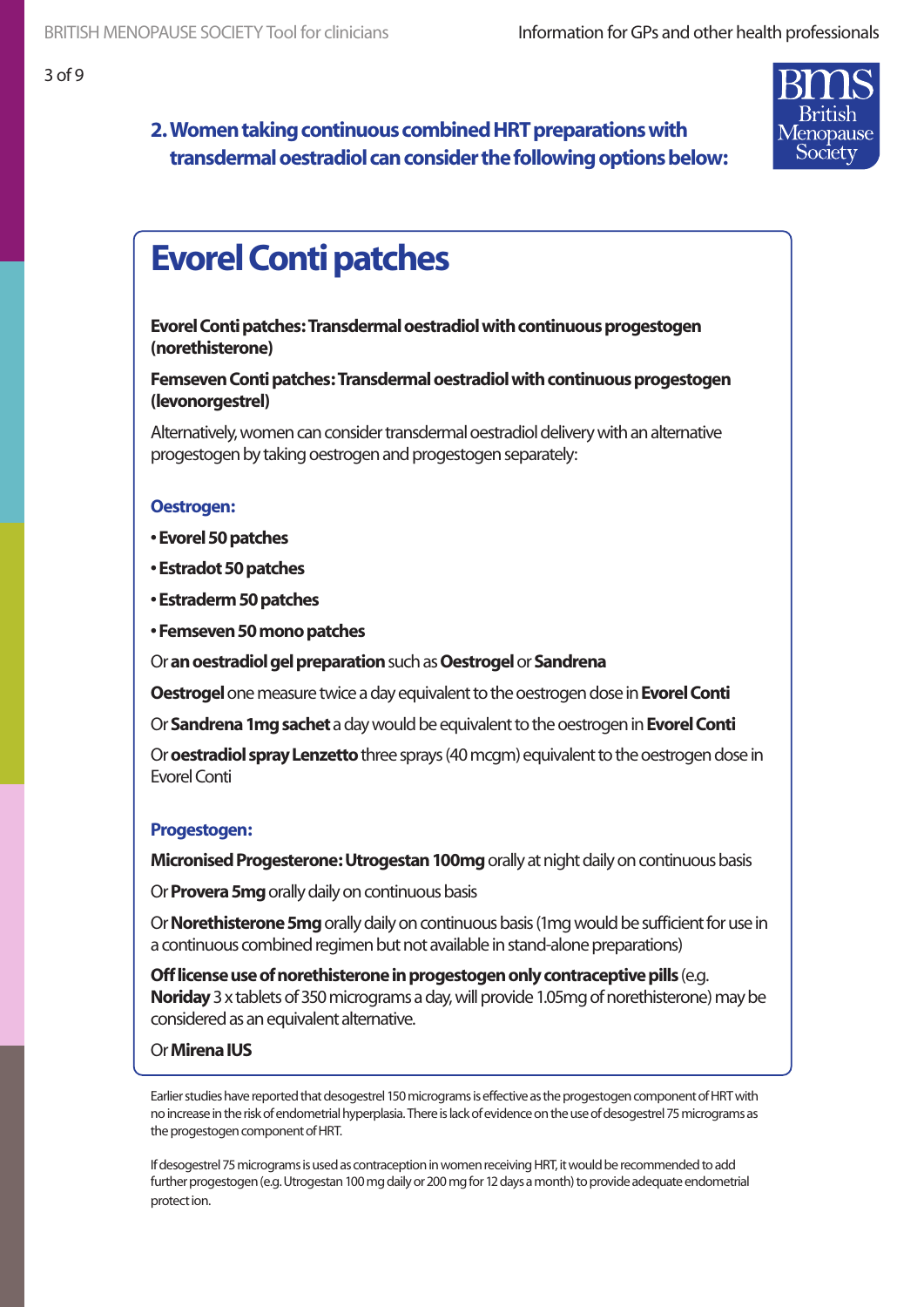### **3. Equivalence options for different doses of transdermal oestradiol**



**• Evorel (25/50/75/100)**

- **Estradot patches (25/50/75/100)**
- **Estraderm patches (25/50/75/100)**
- **Femseven mono (50/75/100)**
- **Progynova TS (50/100).**

For a dose of 25 can use half a patch of 50. For a dose of 75 can use 3/4 of a patch of 100.

Alternatively, could switch to a gel preparation as **Oestrogel** or **Sandrena** or **Lenzetto** spray to take with current progestogen intake as above:

If taking **Evorel 25: Oestrogel** one measure a day would give an equivalent.

If taking **Evorel 50: Oestrogel** one measure twice a day would give an equivalent.

If taking **Evorel 75: Oestrogel** three measures a day (2am and 1pm or vice versa) would give an equivalent.

If taking **Evorel 100: Oestrogel** 4 measures a day (2am and 2pm) would give an equivalent.

**Or Sandrena gel:**

If taking **Evorel 25**: 0.5mg Sandrena sachet a day would give an equivalent.

If taking **Evorel 50**: 1mg Sandrena sachet a day would give an equivalent.

Or **Lenzetto three sprays (40mcgm)** equivalent to two measures of Oestrogel or 50 microgram patch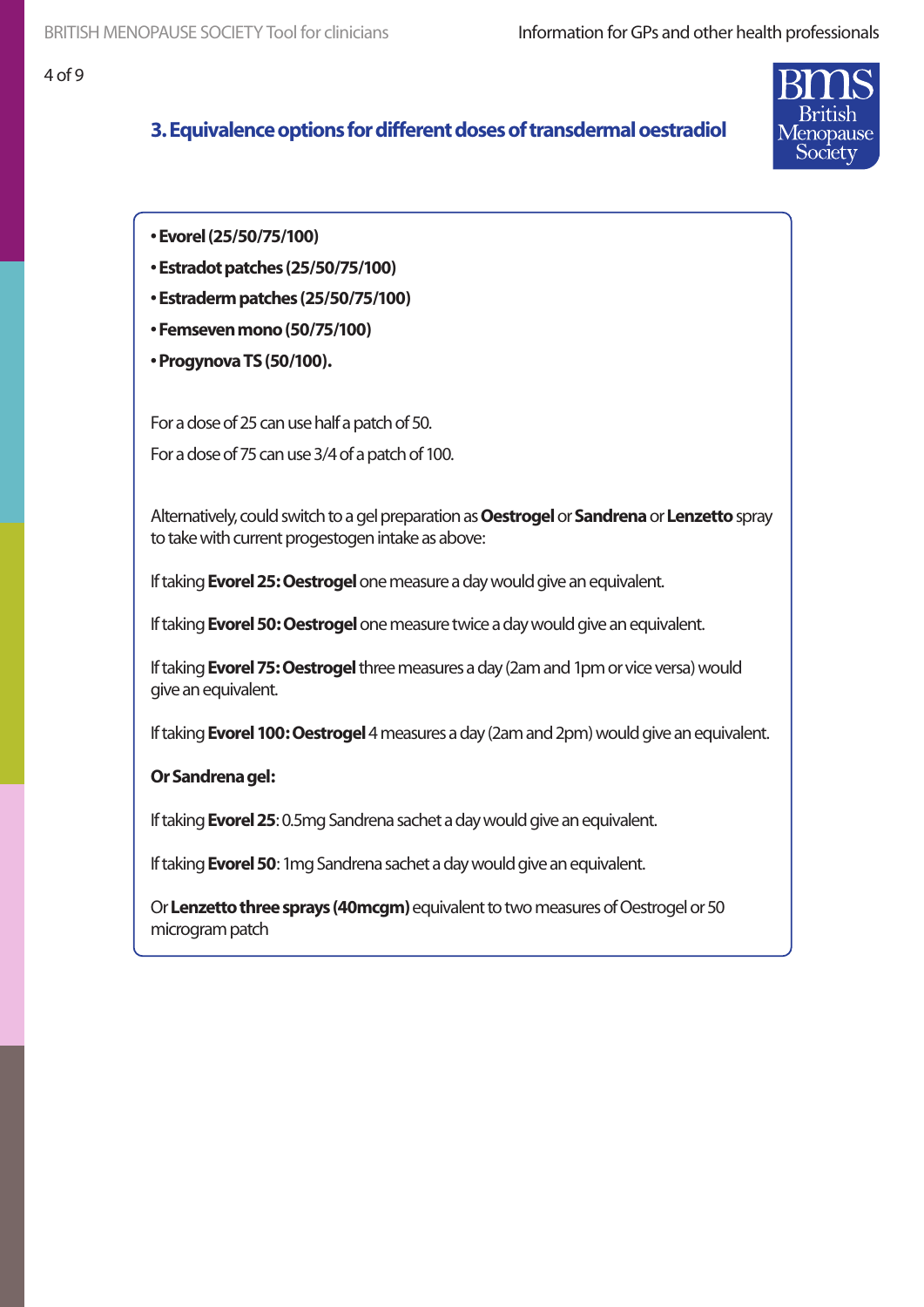# **4. Women taking transdermal oestradiol only HRT in the form of (25/50/75/100) patches and do not require taking progestogen (women who had a hysterectomy) can consider:**



**Evorel (25/50/75/100)**

**Estradot patches (25/50/75/100)** 

**Estradem patches (25/50/75/100)** 

**Femseven mono (50/75/100)** 

**Progynova TS (50/100).** For a dose of 25 can use half a patch of 50. For a dose of 75 can use 3/4 of a patch of 100.

Alternatively, could take a gel preparation such as **Oestrogel** or **Sandrena**:

#### **Oestrogel:**

If taking **Evorel 25: Oestrogel** one measure a day would give an equivalent

If taking **Evorel 50: Oestrogel** one measure twice a day would give an equivalent

If taking **Evorel 75: Oestrogel** three measures a day (2am and 1pm or vice versa) would give an equivalent

If taking **Evorel 100: Oestrogel** 4 measures a day (2am and 2pm) would give an equivalent

#### Or **Sandrena gel:**

If taking **Evorel 25**: 0.5mg Sandrena sachet a day would give an equivalent

If taking **Evorel 50**: 1mg Sandrena sachet a day would give an equivalent

Or **Lenzetto** three sprays (40 mcgm) equivalent to two measures of Oestrogel or 50 microgram patch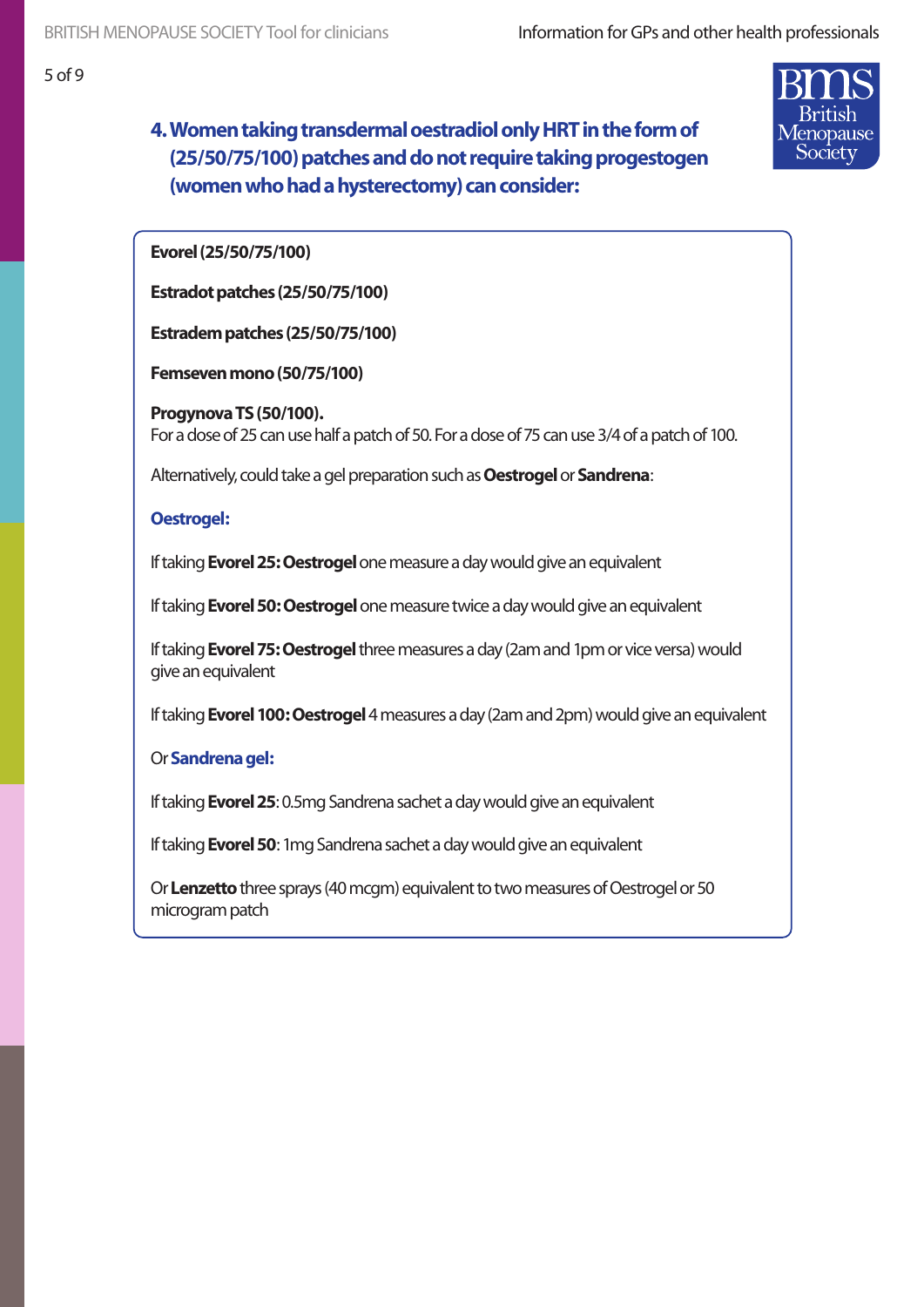# **5. Women taking a combined sequential oral HRT preparation containing 1mg of oestradiol, can consider the following alternatives below:**



**Femoston 1/10 1mg oestradiol + 10mg dydrogesterone**

**Elleste Duet™ 1mg oestradiol + 1mg norethisterone acetate**

**Novofem 1mg oestradiol + 1 mg norethisterone acetate**

Or take **oestrogen** and **progestogen** separately:

**Oral oestradiol 1mg and micronised progesterone** (taken separately: **Utrogestan** 200mg orally for 12 days a month at night (cyclical)

Or **Provera 10mg** orally for 12 days a month

Or **Norethisterone 5mg** orally for 12 days a month

Or **Mirena IUS**

### **6. Women taking a combined sequential oral HRT preparation containing 2mg of oestradiol, can consider the following:**

**Femoston 2/10 2mg oestradiol + 10mg dydrogesterone**

**Elleste Duet™ 2mg oestradiol + 1mg norethisterone acetate**

**Trisequens 2mg/2mg/1mg oestradiol + 1mg norethisterone acetate**

**Or take oestrogen and progestogen separately:**

**Oral oestradiol 2mg and micronised progesterone**  (taken separately: **Utrogestan 200mg** orally for 12 days a month at night (cyclical)

Or **Provera 10mg** orally for 12 days a month

Or **Norethisterone 5mg** orally for 12 days a month

Or **Mirena IUS**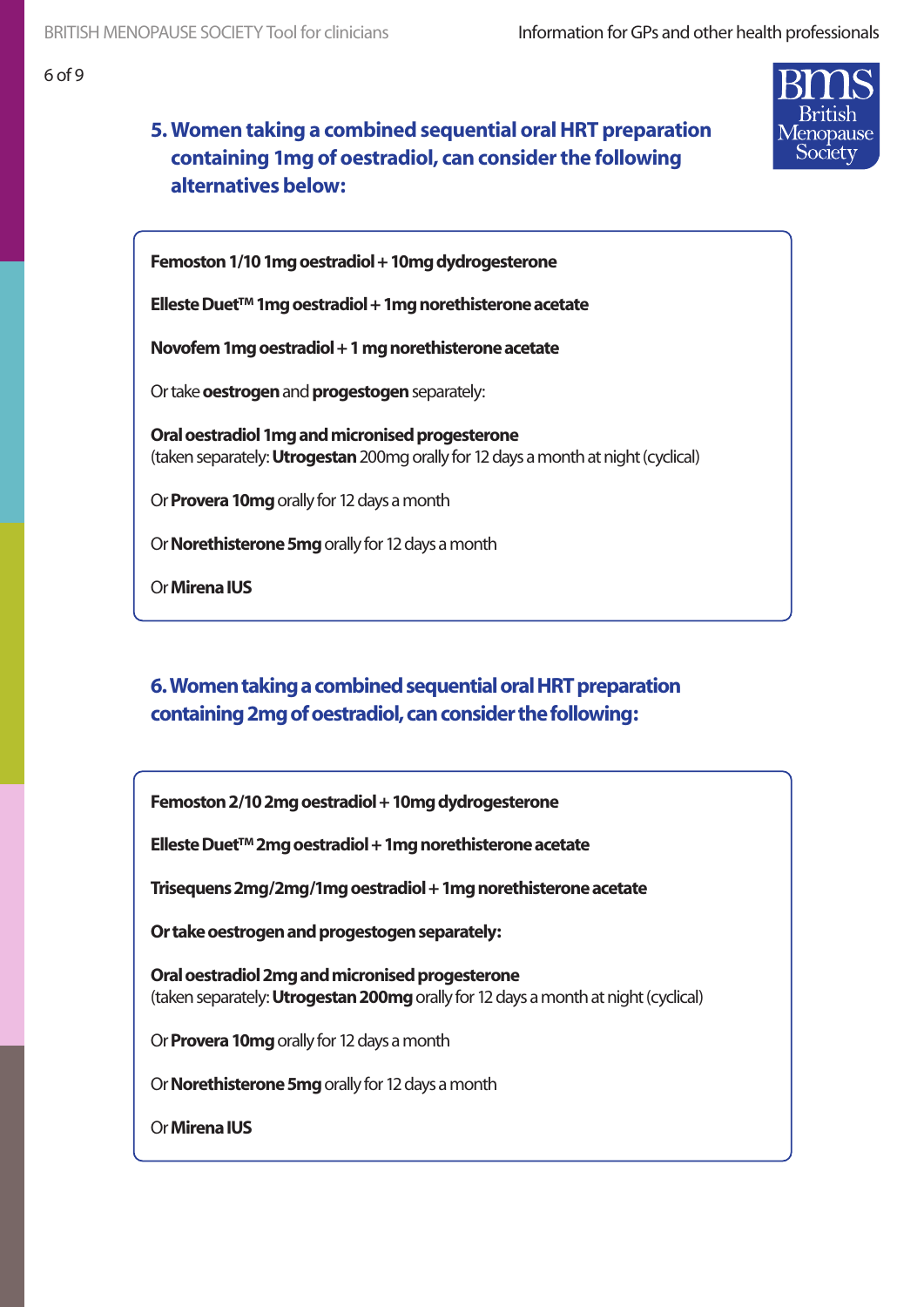## **7. Women taking continuous combined oral HRT preparation containing 1mg of oestradiol, can consider the following:**



**Bijuve capsule 1mg oestradiol + 100 mg progesterone**

**Femoston conti 1mg oestradiol + 5mg dydrogesterone**

**Kliovance 1mg oestradiol + 0.5mg norethisterone acetate**

**Indivina 1mg oestradiol + 2.5mg medroxyprogesterone acetate**

**Indivina 1mg oestradiol + 5mg medroxyprogesterone acetate**

Or take **oestrogen** and **progestogen** separately:

**Oral oestradiol 1mg + micronised progesterone: Utrogestan 100 mg orally at night daily on continuous basis**

Or **Provera 5mg** orally daily on continuous basis

Or **Norethisterone 5mg** orally daily on continuous basis (1mg would be sufficient for use in a continuous combined regimen but not available in stand-alone preparations)

Off license use of norethisterone in progestogen only contraceptive pills (e.g. **Noriday 3 x tablets** of 350 micrograms a day, will provide 1.05 mg of norethisterone) may be considered as an equivalent alternative.

Or **Mirena IUS**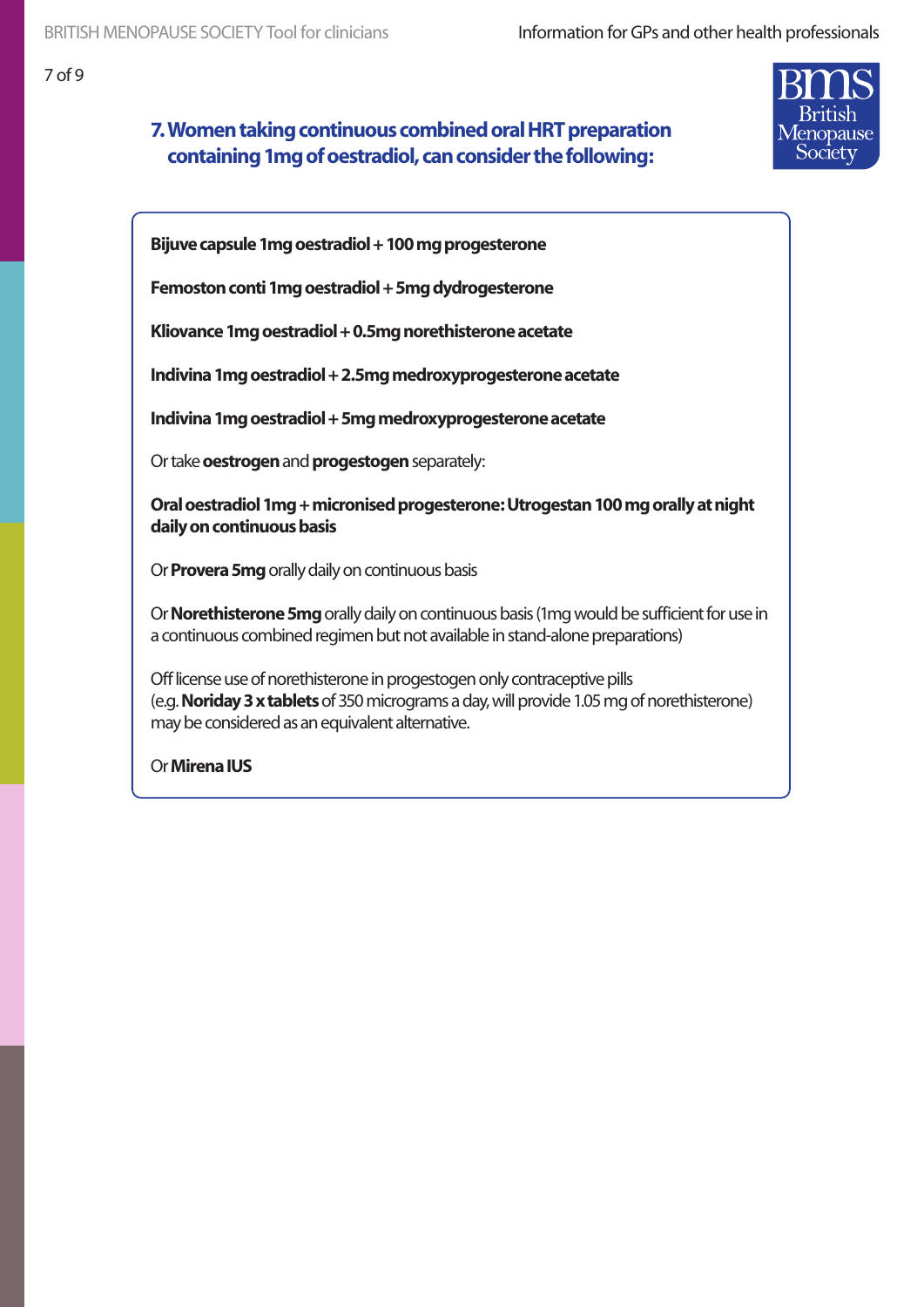# **8. Women taking continuous combined oral HRT preparation containing 2mg of oestradiol, can consider the following:**



**Elleste Duet™ Conti 2mg oestradiol + 1mg norethisterone**

**Kliofem 2mg oestradiol + 1mg norethisterone acetate**

**Indivina 2mg oestradiol + 5mg medroxyprogesterone acetate**

Or take **oestrogen** and **progestogen** separately:

**Oral oestradiol 2mg + micronised progesterone: Utrogestan 100mg orally at night** daily on continuous basis

Or **Provera 5mg orally daily on continuous basis**

Or **Norethisterone 5mg orally** daily on continuous basis (1mg would be sufficient for use in a continuous combined regimen but not available in stand-alone preparations)

Off license use of n**orethisterone in progestogen only** contraceptive pills (e.g. **Noriday 3 x tablets** of 350 micrograms a day, will provide 1.05mg of **norethisterone**) may be considered as an equivalent alternative.

Or **Mirena IUS**